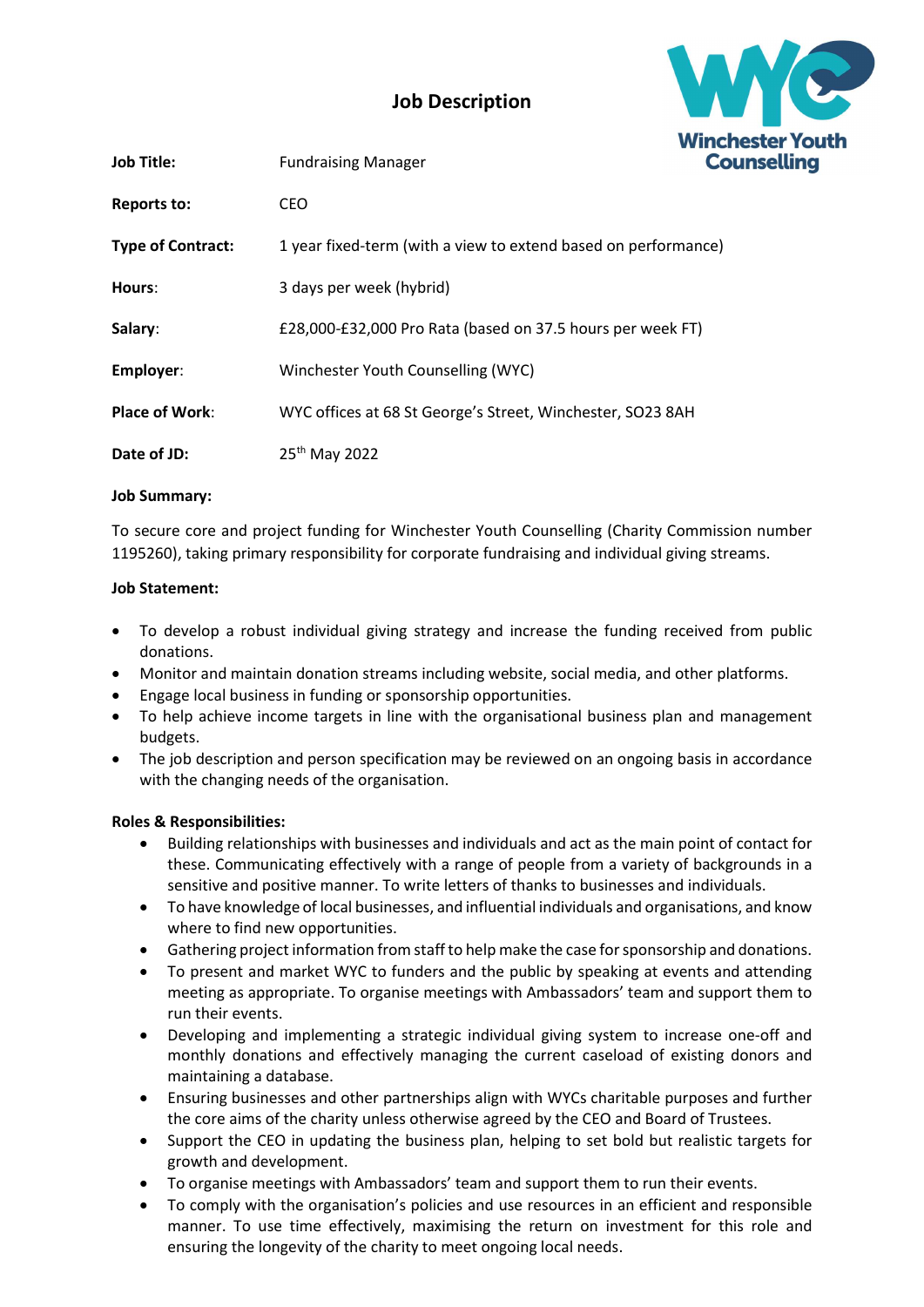To use the appropriate systems including Breathe HR, Tacklit (Client Management System), OneDrive and other donations software as appropriate.

#### Key Working Relationships:

The post holder will be required to maintain constructive relationships with a broad range of internal and external stakeholders across Winchester. Key relationships will include:

- WYC Staff, Trustees and Volunteers
- Local businesses
- Winchester City Council
- Members of the public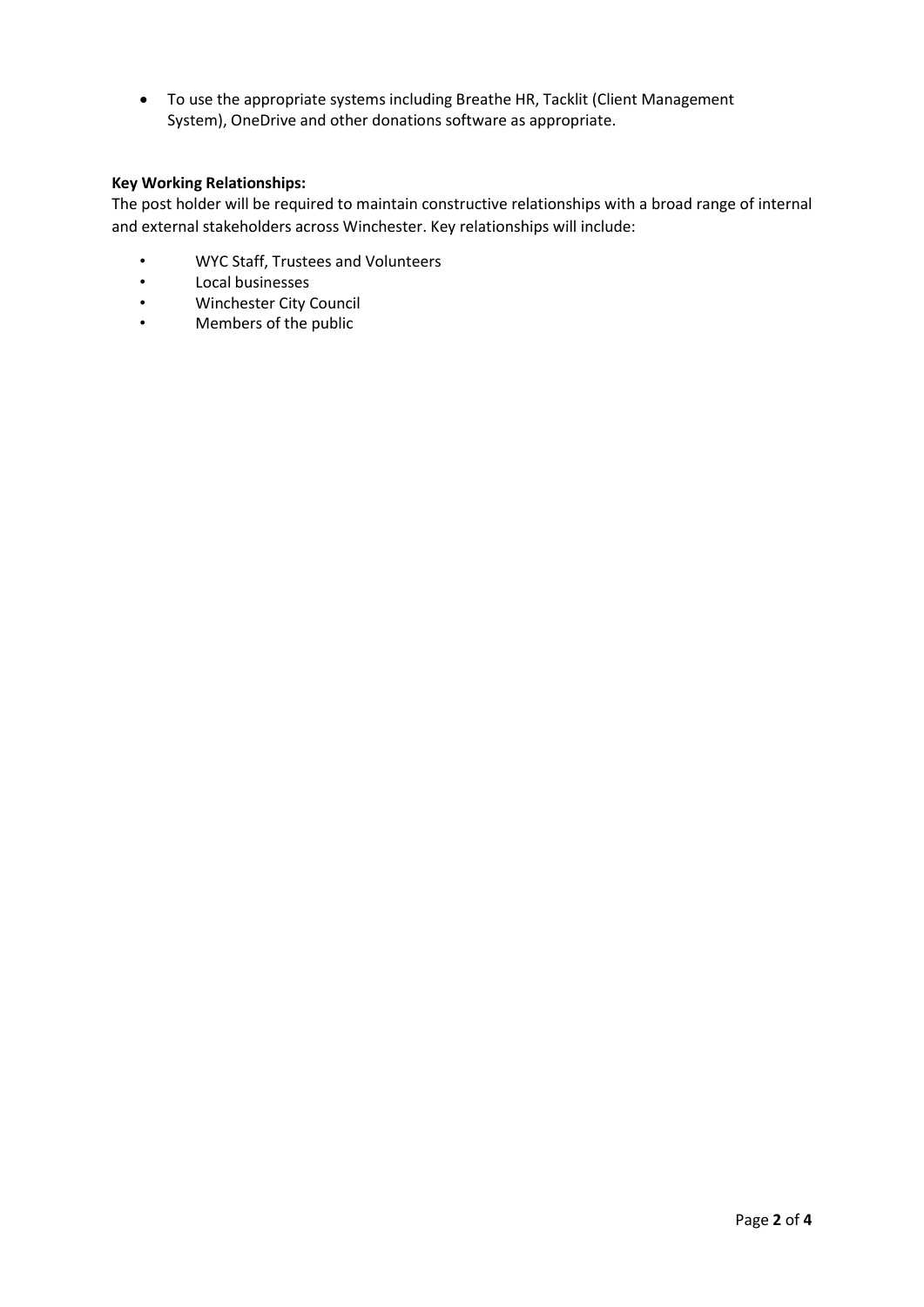# Person Specification

| <b>Factors</b>                                   | <b>Description</b>                                                                                                                                                     | <b>Essential</b> | <b>Desirable</b> |
|--------------------------------------------------|------------------------------------------------------------------------------------------------------------------------------------------------------------------------|------------------|------------------|
| Knowledge,<br>Training, and<br><b>Experience</b> | Educated to undergraduate degree level in an<br>appropriate field and/or having significant<br>equivalent previous proven experience.                                  | ✓                |                  |
|                                                  | A member of Chartered Institute of Fundraising                                                                                                                         |                  | ✓                |
|                                                  | Proven success in developing and/or managing an<br>individual giving strategy.                                                                                         |                  |                  |
|                                                  | Working knowledge of Microsoft Office including<br>Outlook, Word & Excel.                                                                                              |                  |                  |
|                                                  | Excellent organisational skills.                                                                                                                                       |                  |                  |
|                                                  | Understanding of Confidentiality and Data<br>Protection Act.                                                                                                           |                  |                  |
|                                                  | Knowledge of mental health issues, and/or a<br>passion for improving young people's mental<br>health and wellbeing.                                                    |                  |                  |
|                                                  | 2 years' corporate fundraising experience                                                                                                                              |                  | ✓                |
| <b>Communication</b><br><b>Skills</b>            | Clear communicator with excellent writing,<br>presentation and telephone skills; capable of<br>delivering a compelling case for funding both<br>written and in person. |                  |                  |
|                                                  | Ability to work under pressure to tight deadlines.                                                                                                                     |                  |                  |
|                                                  | Able to communicate ongoing funding successes,<br>failures, and recommendations to the CEO.                                                                            | ✓                |                  |
| Autonomy                                         | Ability to work without supervision. Able to work<br>on own initiative, organising and prioritising own<br>workload to changing and often tight deadlines.             |                  |                  |
|                                                  | Ability to work from home when required                                                                                                                                |                  | ✓                |
| <b>Equality and</b><br><b>Diversity</b>          | Understanding of, and commitment to equality of<br>opportunity and good working relationships.                                                                         | ✓                |                  |
| <b>Other</b>                                     | An ability to maintain positive relationships to<br>donors.                                                                                                            |                  |                  |